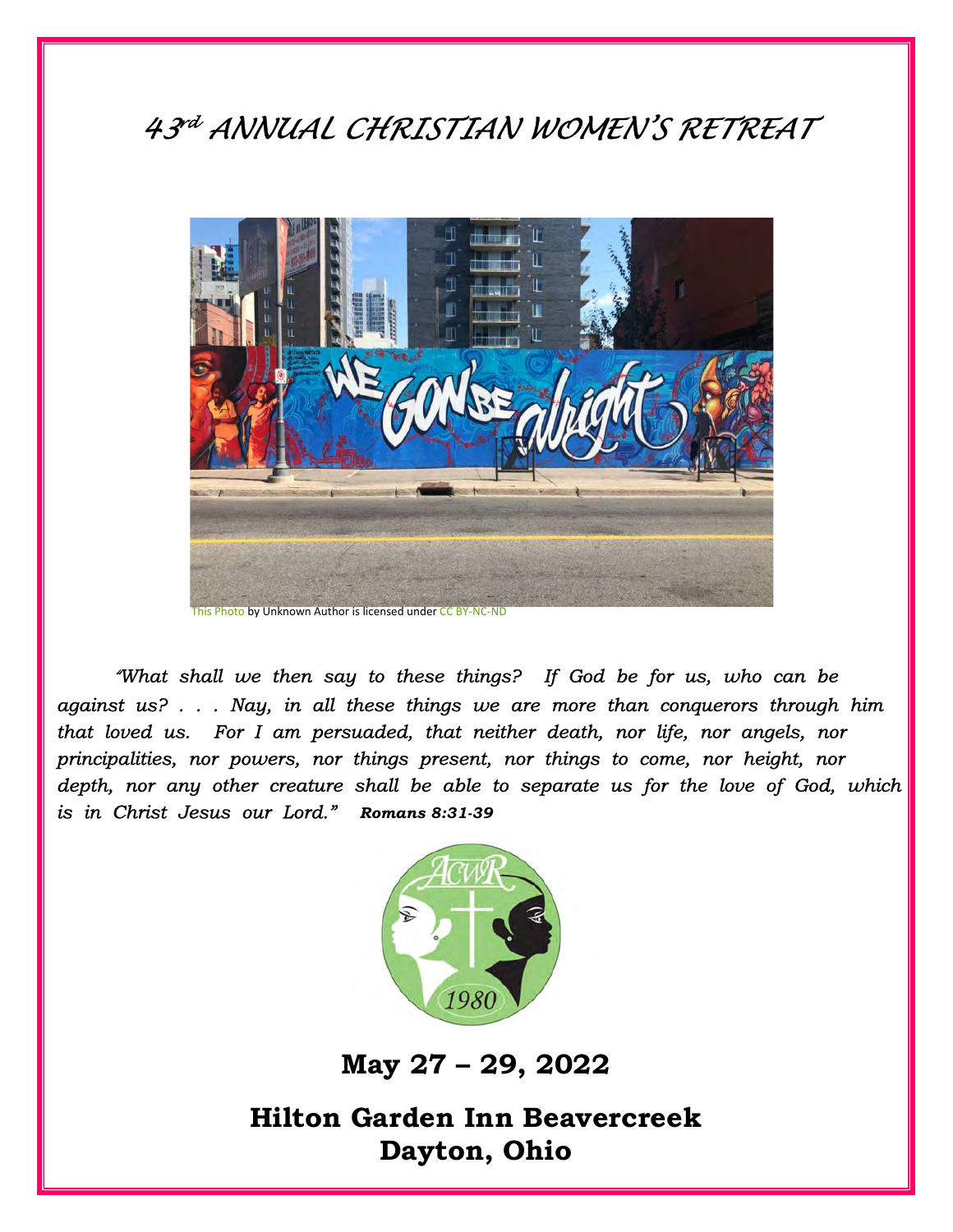"We Gon' Be Alright!" Romans 8:31-39

### RETREAT - AT - A- GLANCE

#### Friday, May 27, 2022

3:00 p.m. – 6:00 p.m. Registration 6:00 p.m. – 6:45 p.m. Dinner 7:00 p.m. – 9:30 p.m. Evening Worship 9:45 p.m. – 10:30 p.m. Late Registration 10:00 p.m. – 12:00 a.m. Youth Activities

10:00 p.m. Volunteer Choir Rehearsal

#### Saturday, May 28, 2022

7:00 a.m. – 8:00 a.m. Advisory Board Meeting 8:00 a.m. – 8:45 a.m. Breakfast 9:00 a.m. – 9:30 a.m. Morning Worship<br>9:45 a.m. – 1:00 p.m. Adult and Youth V

 6:00 p.m. – 6:45 p.m. Banquet Meal 7:00 p.m. – 9:00 p.m. Evening Program-

Adult and Youth Workshops 1:00 p.m. – 5:00 p.m. Lunch (on your own) and Afternoon Activities Debutante Pageant 9:00 p.m. – 10:00 p.m. Debutante Reception 10:00 p.m. Volunteer Choir Rehearsal

#### Sunday, May 29, 2022

8:00 a.m. – 8:45 a.m. Breakfast 8:45 a.m. – 9:15 a.m. Hotel Check-Out 12:30 p.m. Departure

9:30 a.m. – 12:30 p.m. Praise & Share/Worship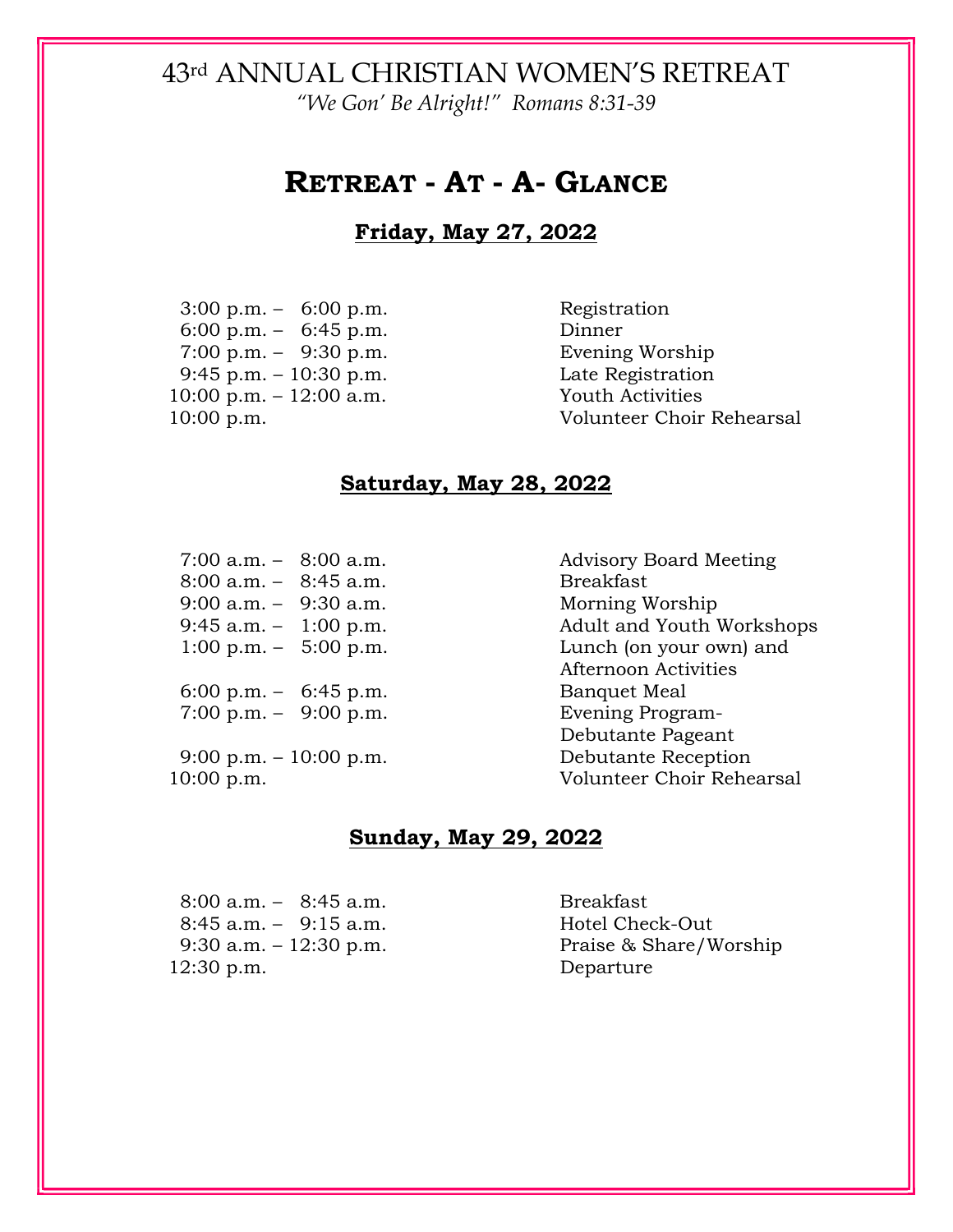"We Gon' Be Alright!" Romans 8:31-39

# FRIDAY, MAY 27, 2022

| $3:00 - 6:00$ p.m.                                                                                                 | <b>ACWR</b> Registration                                                                               | Outside of<br><b>Garden Ballroom</b>                     |
|--------------------------------------------------------------------------------------------------------------------|--------------------------------------------------------------------------------------------------------|----------------------------------------------------------|
| $6:00 - 6:45$ p.m.                                                                                                 | <b>Evening Meal</b><br>Prayer for Meal                                                                 | <b>Garden Ballroom</b>                                   |
| 7:00 p.m.                                                                                                          | <b>Evening Program</b>                                                                                 | <b>Garden Ballroom</b>                                   |
| Welcome                                                                                                            |                                                                                                        | Ayme Jones<br>Maple Heights, OH<br><b>ACWR President</b> |
| <b>Welcome to First Time Attendees</b><br><b>Introduction of ACWR Executive</b><br>Committee and Advisory Board    | Patricia Bryant, Presiding<br>Warren, OH<br><b>ACWR Asst. Director of</b><br>Operations                |                                                          |
| Scripture & Prayer                                                                                                 |                                                                                                        | Lori Cochran<br>Lexington, KY                            |
| Praise and Worship                                                                                                 |                                                                                                        | <b>ACWR Music Ministry</b>                               |
| <b>ACWR TikTok Challenge</b>                                                                                       |                                                                                                        | <b>Volunteer Churches</b>                                |
| <b>Registration Recognition</b><br><b>First Registered</b><br>Church with Most Registered<br>Roll Call of Churches |                                                                                                        | Ayme Jones                                               |
| Devotion                                                                                                           |                                                                                                        | "We Gon' Be Alright"                                     |
|                                                                                                                    | Community Lifeline Christian Church:<br>Monroe Street Christian Church:<br>East Side Church of Christ: | Romans 8:31-33<br>Romans 8:34-36<br>Romans 8:37-39       |
| 2022 Mission Project                                                                                               |                                                                                                        | Ayme Jones                                               |
| Missions Offering (ACWR Ushers)                                                                                    |                                                                                                        | Ayme Jones                                               |
| Praise and Worship                                                                                                 |                                                                                                        | <b>ACWR Music Ministry</b>                               |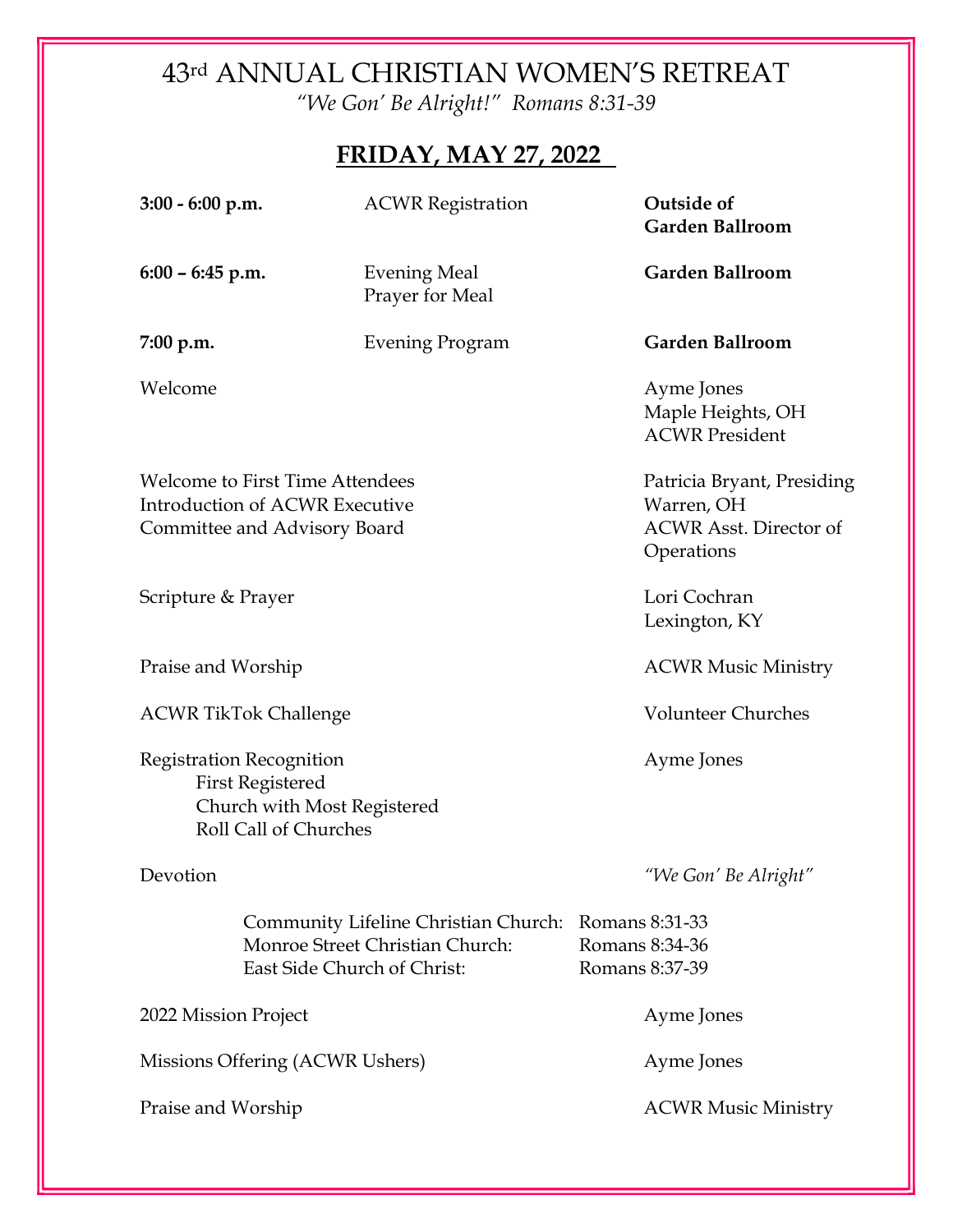"We Gon' Be Alright!" Romans 8:31-39

# FRIDAY, MAY 27, 2022

| Time of Consecration & In Memoriam | Ayme Jones                       |                      |
|------------------------------------|----------------------------------|----------------------|
| 9:00 p.m.                          | Announcements and<br>Benediction | Patricia Bryant      |
| 10:00 p.m. $-$ 12:00 a.m.          | Youth Swim Party                 | <b>Swimming Pool</b> |
| $10:00$ p.m.                       | Volunteer Choir Rehearsal        | Garden Ballroom      |

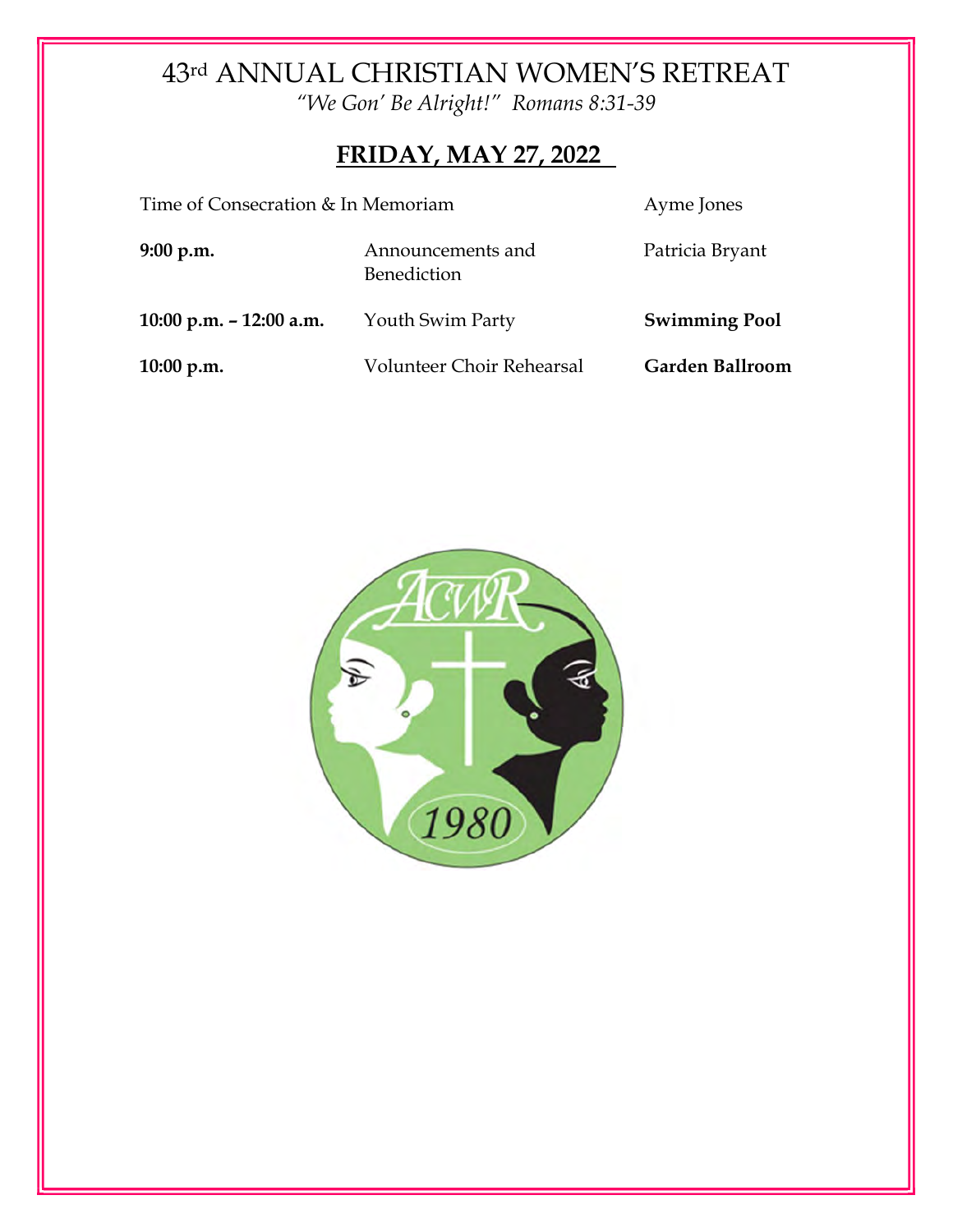"We Gon' Be Alright!" Romans 8:31-39

#### SATURDAY, MAY 28, 2022

| 7:00 a.m.                             | <b>Advisory Board Meeting</b>       | <b>Greene Room</b>                                                                       |  |  |  |
|---------------------------------------|-------------------------------------|------------------------------------------------------------------------------------------|--|--|--|
| $8:00 - 8:45$ a.m.                    | <b>Breakfast</b><br>Prayer for Meal | <b>Garden Ballroom</b>                                                                   |  |  |  |
| $9:00 - 9:30$ a.m.                    | Morning Worship                     | <b>Garden Ballroom</b>                                                                   |  |  |  |
| Welcome                               |                                     | <b>Vicky Moore</b><br>Springfield, IL<br><b>ACWR</b> Director of<br>Program and Planning |  |  |  |
| Praise & Worship                      |                                     | <b>ACWR Music Ministry</b>                                                               |  |  |  |
| Scripture & Prayer                    |                                     | <b>Sariah Stevens</b><br>Virginia Beach, VA                                              |  |  |  |
| Offering (ACWR Ushers)                |                                     | Charlene Jones<br>Indianapolis, IN<br><b>ACWR Director of Finance</b>                    |  |  |  |
| Praise & Worship                      |                                     | <b>ACWR Music Ministry</b>                                                               |  |  |  |
| Announcements & Workshop Instructions |                                     | <b>Vicky Moore</b>                                                                       |  |  |  |
| <b>WORKSHOPS</b>                      |                                     |                                                                                          |  |  |  |

Youth Workshops 9:30 a.m. – 10:30 a.m.

> Youth Ages 10-13 years Greene Room "Our World is Changin', but We Gon Be Alright" Candace Kelson

Warren, OH

Youth Ages 14-17 Years Board Room "Our World is Changin, but We Gon' be Alright" Brittney Snedegar Lexington, KY

Break (15 minutes)

10:45 a.m. – 1:00 p.m. All Youth Activities/Crafts Greene Room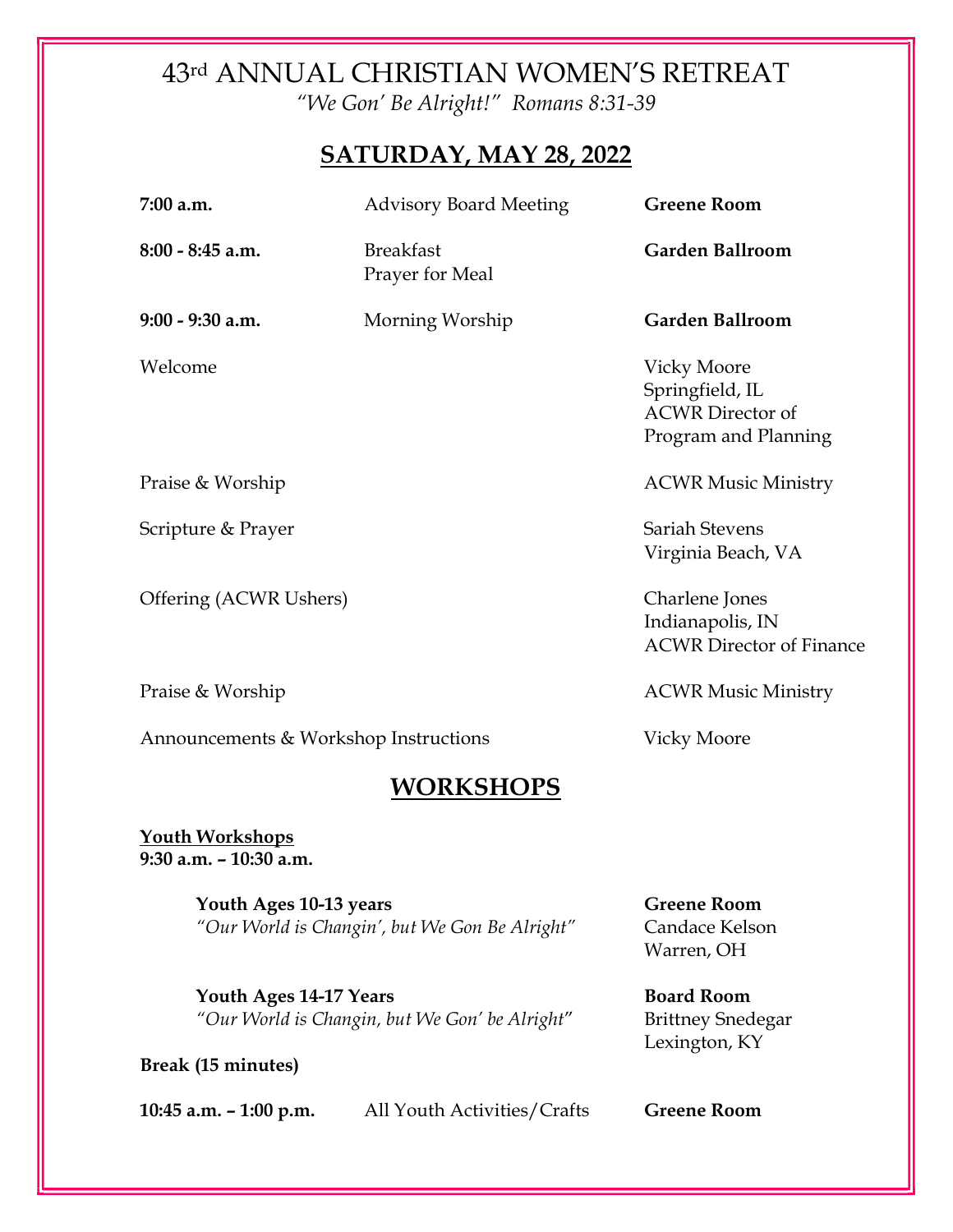"We Gon' Be Alright!" Romans 8:31-39

### SATURDAY, MAY 28, 2022 WORKSHOPS

Adult Workshops 9:30 a.m. - 10:30 a.m.

"I Don't Look like What I've Been Through Carnation A

"Tested By Fire, but We Gon' Be Alright" Carnation B

Ministers' Wives Carnation D

Break (15 minutes)

10:45 a.m. – 11:45 a.m.

"Tested By Fire, but We Gon' Be Alright" Carnation A

"I Don't Look like What I've been Through Carnation B

Young Adult (Ages 18-23) Carnation D "Understanding the Assignment" Ryane Coleman

#### Break (15 minutes)

12:00 p.m. – 1:00 p.m. (All Adults)

"We Gon' Be Alright Because Hope Will **Carnation B/C** Not Make Us Ashamed" Ayme Jones

1:00  $p.m. - 5:00$   $p.m.$  Lunch (on your own) Free Time/Ministry

Theresia Smith Louisville, KY

Asia Winger Burtonsville, MD

 Tamera Moore Springfield, IL

Asia Winger

Theresia Smith

Kansas City, MO

Fair/Silent Auction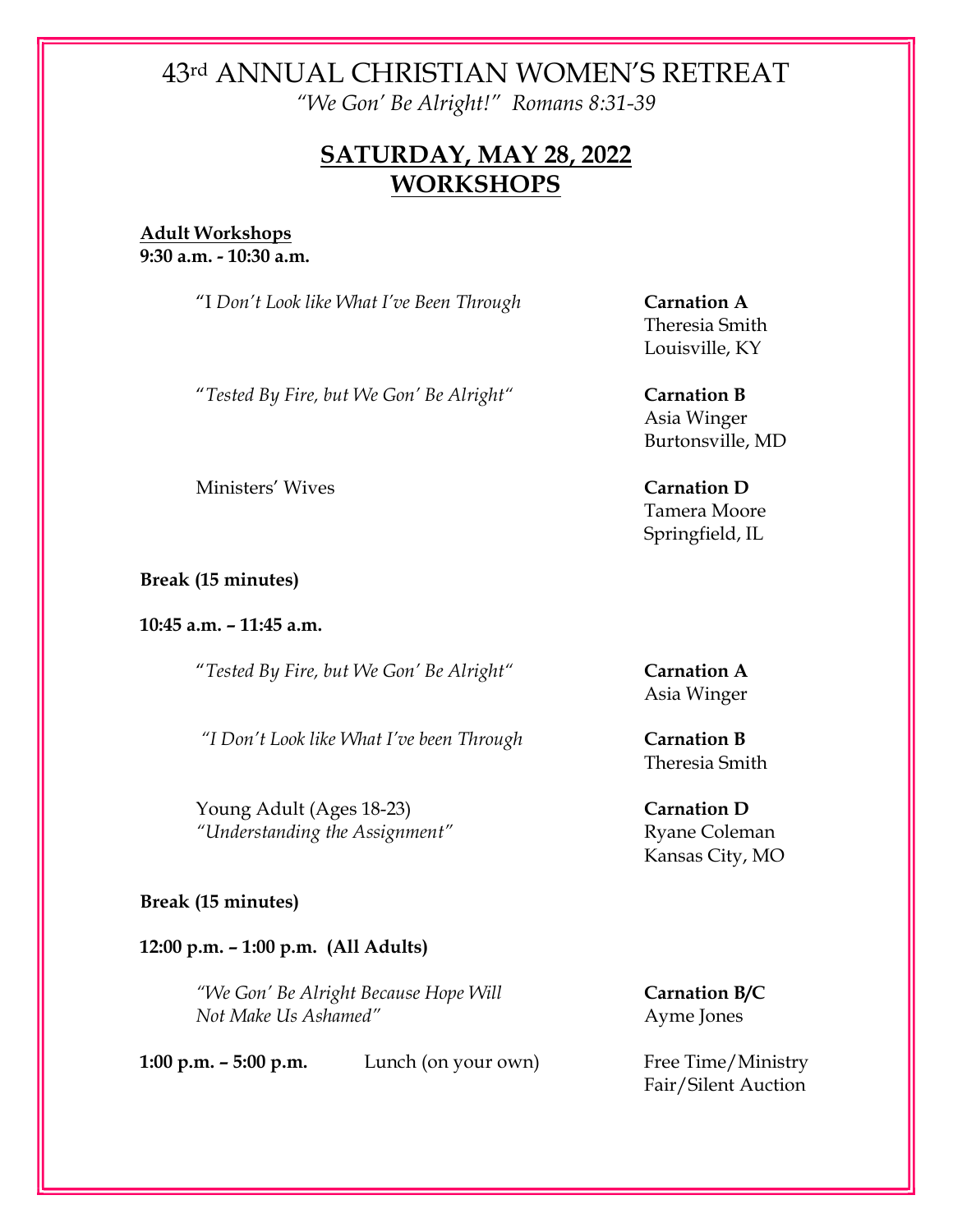"We Gon' Be Alright!" Romans 8:31-39

### SATURDAY EVENING MAY, 28, 2022

6:00 p.m. - 6:45 p.m. Evening Meal Garden Ballroom

Prayer for Meal

## Youth Debutante Program

"Let Me Adjust Your Crown"

Praise and Worship **ACWR** Music Ministry

Welcome and Prayer and Exercise osbey Beatrice Osbey

 Macedonia, OH ACWR Youth Director

Special Recognition "Ben Vogel" Sandy Presley and Dana Matthewson

Praise and Worship **ACWR** Music Ministry

 Heyworth, IL ACWR Asst. Director of Finance

Virginia Beach, VA

Maple Heights, OH

Presentation of 2022 ACWR Debutante

Offering (ACWR Ushers) Sandy Presley

Introduction of 2022 ACWR Youth Committee and Sarah McCain 2022 ACWR Debutante Participants Maple Height, OH

Youth Presentation Danielle Stevens

Speech and Talent Presentations 2022 ACWR Debutante

Certificate of Completion Ryane Coleman

Musical Selection "Royalty" by Tasha Cobb Sydney McCain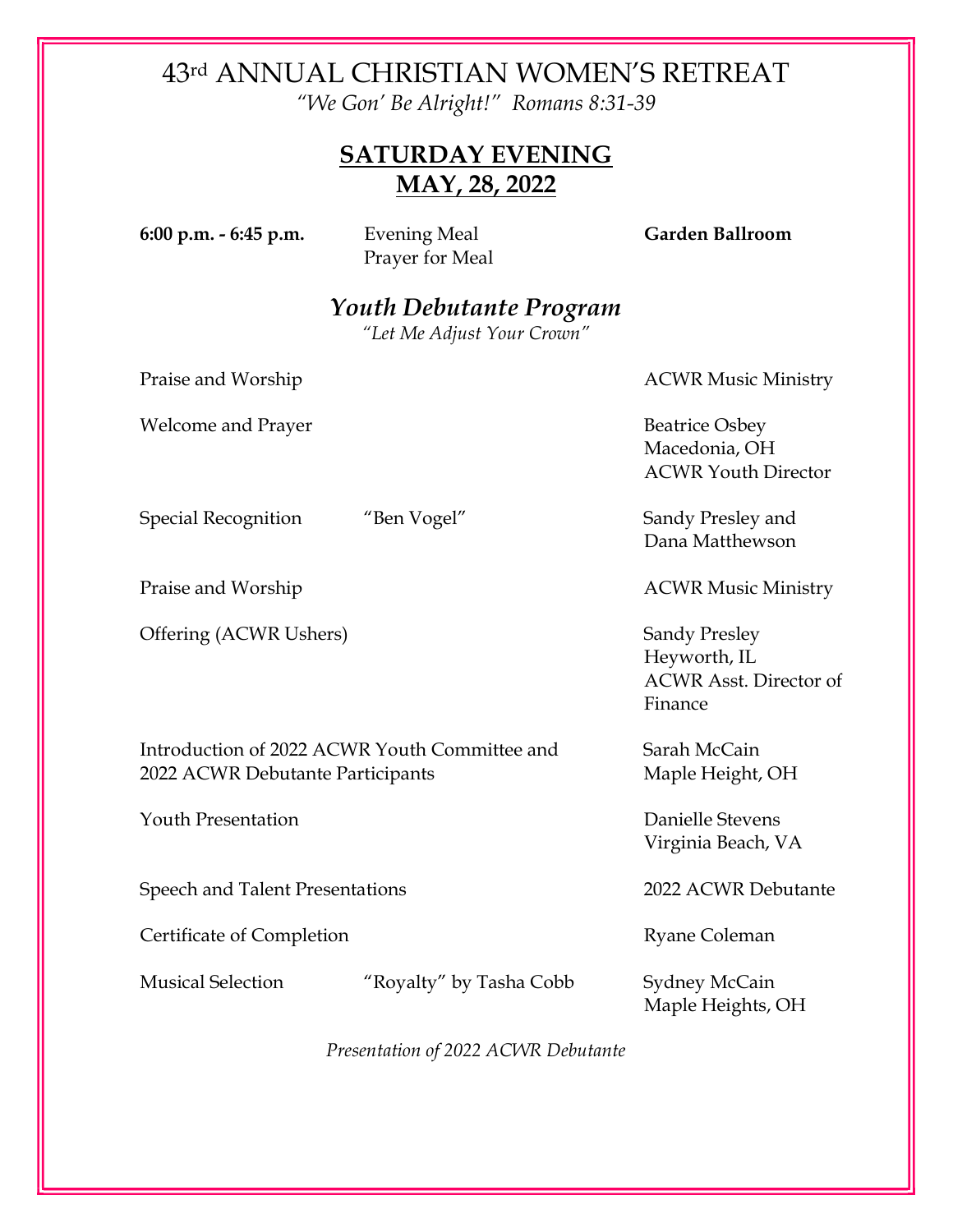"We Gon' Be Alright!" Romans 8:31-39

### SATURDAY EVENING MAY, 28, 2022

Youth Debutante Program

"Let Me Adjust Your Crown"

Awards and Acknowledgments **Danielle Stevens** 

Placement of Sash Debutante Walk

Closing Prayer & Benediction Beatrice Osbey

Debutante Reception

10:00 p.m. Volunteer Choir Rehearsal